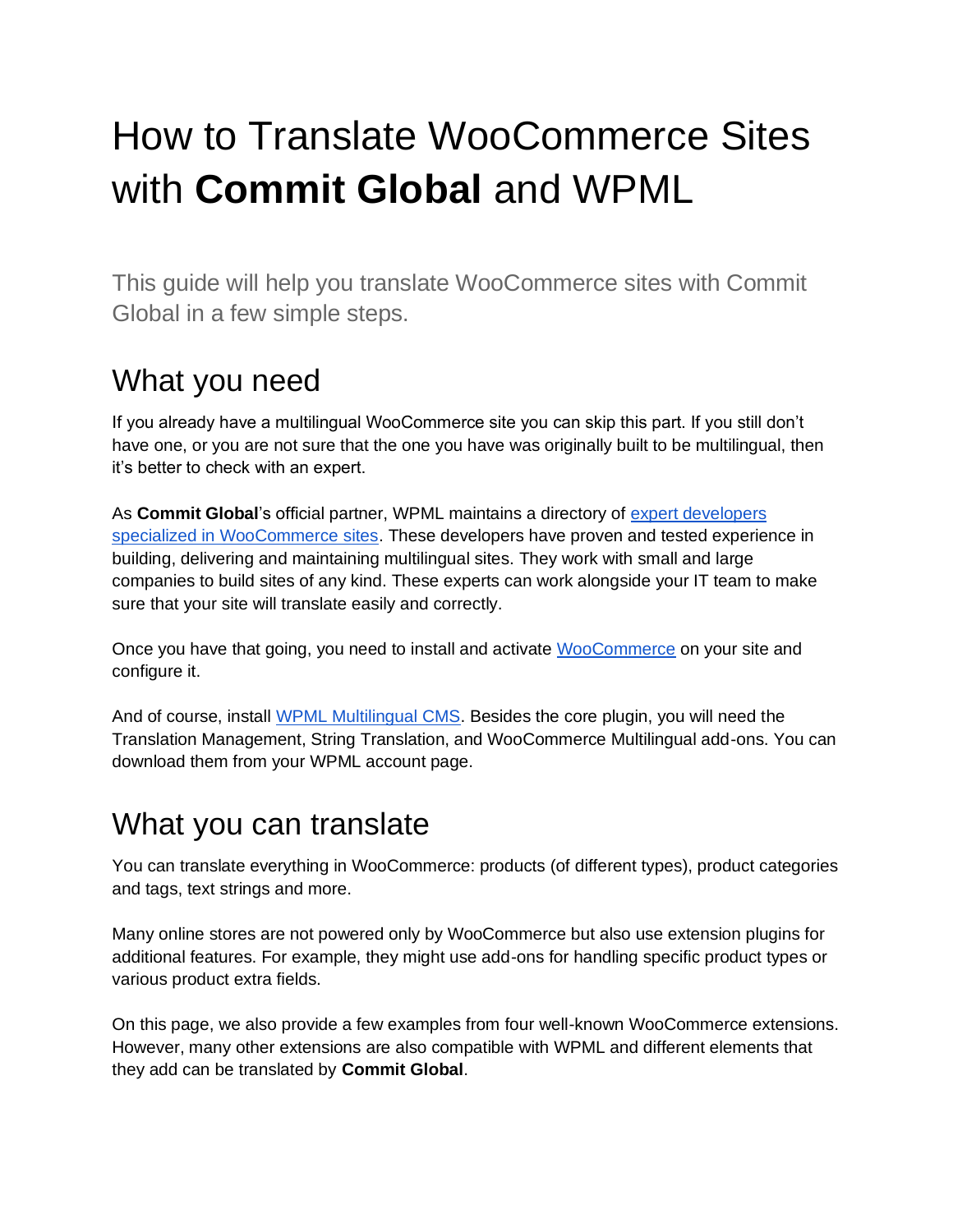You can [check the list of compatible WooCommerce extensions](https://wpml.org/documentation/woocommerce-extensions-compatibiity?tsid=14dde982a9f3acf6c185ab11b06cb41c) that were verified by WPML.

### Connecting Commit Global to your site

Once WPML is set up, go to **WPML** > **Translation Management** and click the **Translation Services** tab. Find **Commit Global** in the list of providers and activate it.

To authenticate and connect **Commit Global** to your site, you get an **API Token** which you can easily request by filling up the webform at the end of [this page](https://commit-global.com/services-wordpress-localization/) or contacting us to [contact@commit-global.com.](mailto:contact@commit-global.com) We will send you a token as soon as we receive your request.

Once you have your token, enter it in the authentication box and you are ready to go!

You can also find general instructions in our [WPML guide.](https://wpml.org/translation-service/?tsid=14dde982a9f3acf6c185ab11b06cb41c)

# Translating products

Translating products can be very similar to translating any other type of content. Go to the **WPML** -> **Translation Management** page. Use the dropdown in the search section at the top to select Products and click **Filter**. In the list of Products that appear, select the one you want to translate. Select languages you want to translate the selected Products into and click to add them to the translation basket.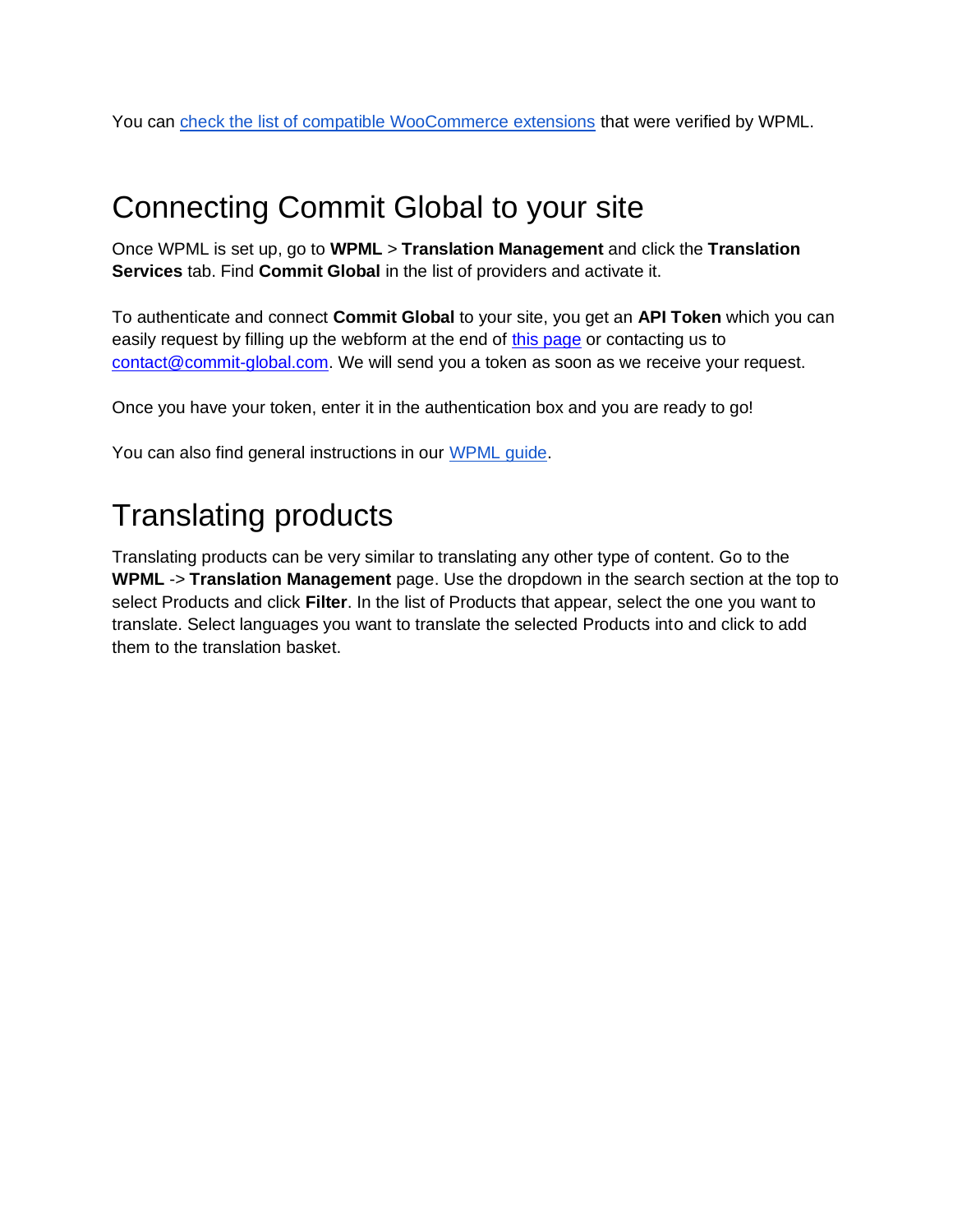

Click on the blinking **Translation Basket** tab and review the items in the basket. Make sure to select the **Commit Global** as the translator and send us the products for translation.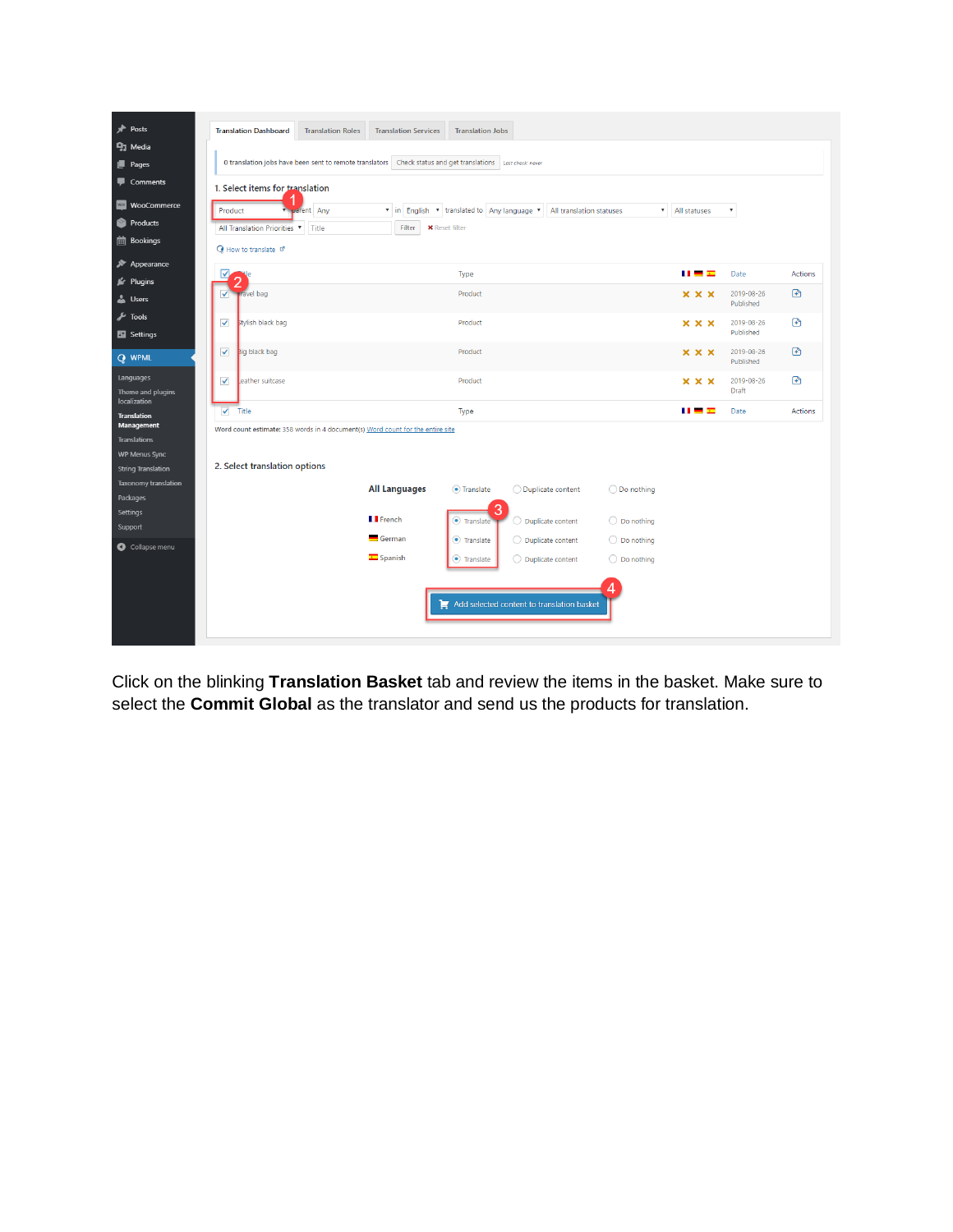| <b>B</b> Dashboard                                                                                                                                                                                    | <b>Translation Management</b>                                                                                         |                                       |                                                         |                                                                                                       |                                                                                                                                     |
|-------------------------------------------------------------------------------------------------------------------------------------------------------------------------------------------------------|-----------------------------------------------------------------------------------------------------------------------|---------------------------------------|---------------------------------------------------------|-------------------------------------------------------------------------------------------------------|-------------------------------------------------------------------------------------------------------------------------------------|
| Posts<br><b>乌</b> ] Media                                                                                                                                                                             | <b>Translation Dashboard</b>                                                                                          | <b>Translation Basket</b>             | <b>Translation Roles</b><br><b>Translation Services</b> | <b>Translation Jobs</b>                                                                               |                                                                                                                                     |
| <b>Pages</b><br>Comments                                                                                                                                                                              | 1. Review documents for translation                                                                                   |                                       |                                                         |                                                                                                       | X Clear Basket                                                                                                                      |
| <b>M89</b> WooCommerce                                                                                                                                                                                | Title                                                                                                                 | Type                                  | Status                                                  | Languages                                                                                             | Words to translate                                                                                                                  |
| Products                                                                                                                                                                                              | <b>Big black bag</b>                                                                                                  | Product                               | Published                                               | English to French, German and<br>Spanish                                                              | $\times$<br>207                                                                                                                     |
| <b>图 Bookings</b>                                                                                                                                                                                     | Leather suitcase                                                                                                      | Product                               | Draft                                                   | English to French, German and<br>Spanish                                                              | ×<br>189                                                                                                                            |
| Appearance<br>Plugins                                                                                                                                                                                 | Stylish black bag                                                                                                     | Product                               | Published                                               | English to French, German and<br>Spanish                                                              | $\times$<br>357                                                                                                                     |
| <b>L</b> Users<br><b>A</b> Tools                                                                                                                                                                      | <b>Travel bag</b>                                                                                                     | Product                               | Published                                               | English to French, German and<br>Spanish                                                              | ×<br>321                                                                                                                            |
| <b>En</b> Settings<br><b>Q</b> WPML<br>Languages<br>Theme and plugins<br>localization<br><b>Translation</b><br>Management<br><b>Translations</b><br><b>WP Menus Sync</b><br><b>String Translation</b> | 2. Set a batch name and deadline<br>Batch name:<br>Suggested deadline:<br>3. Choose translator or Translation Service | WPML LSP Demo 2 WPML en<br>2019-08-28 | ❸<br>0                                                  | The number of words WPML will send to<br>Transformers Company La uses a translation memory, which can | 074<br>translation:<br>reduce the number of words you need to translate.                                                            |
| Taxonomy translation                                                                                                                                                                                  | Language pair                                                                                                         |                                       | Translator                                              |                                                                                                       |                                                                                                                                     |
| Packages<br>Settings                                                                                                                                                                                  | English » II French                                                                                                   |                                       | Transformers Company ▼                                  |                                                                                                       |                                                                                                                                     |
| Support                                                                                                                                                                                               | English » German                                                                                                      |                                       | Transformers Company ▼                                  |                                                                                                       |                                                                                                                                     |
| Collapse menu                                                                                                                                                                                         | Spanish » <a>Spanish</a>                                                                                              |                                       | Transformers Company ▼                                  |                                                                                                       |                                                                                                                                     |
|                                                                                                                                                                                                       |                                                                                                                       |                                       | Send all items for translation                          |                                                                                                       | For retrieving debug information for communication between your<br>site and the translation system, use the communication log page. |

Depending on your site's configuration (e.g. if it's online and the XML-RPC protocol is enabled), the translations may automatically appear on your website when completed.

Otherwise, you need to manually check for translations on the Translation Management Dashboard page after you get an email confirmation that your product translations are complete.

### Translating variable products

In addition to regular products, the variable products include information that determines the different variations of a product: the attributes and the individual variation descriptions. Clothing products in different colors are a typical example of a variable product.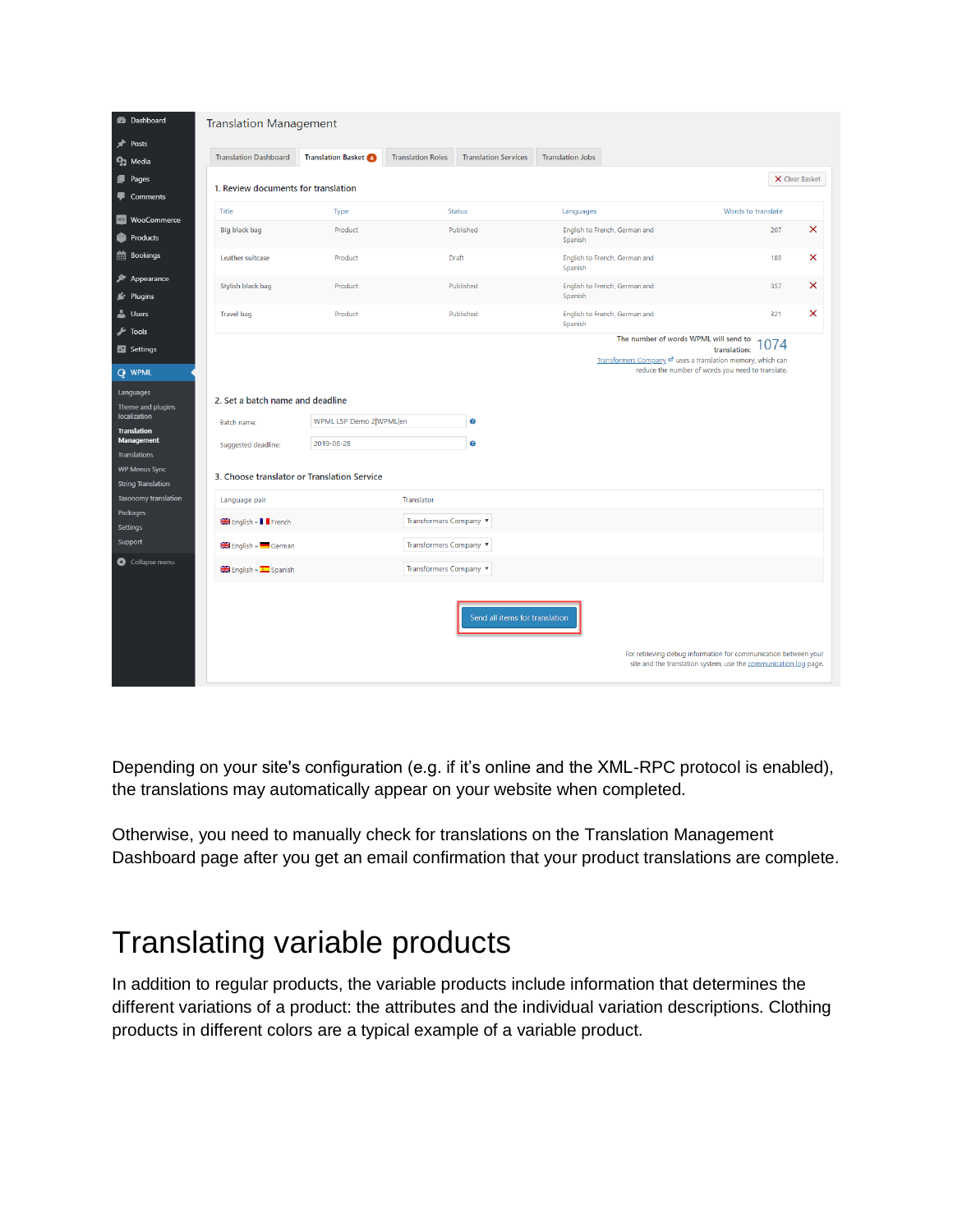To send variable products for translation, you need to follow the same steps as for the regular products. The attributes and variation descriptions are automatically appended to the product and when translations are complete, they are applied to the corresponding variations.

| nventory                                 | Default Form Values: <sup>@</sup><br>▼<br>Blue                    |   |                                     |       |                               |
|------------------------------------------|-------------------------------------------------------------------|---|-------------------------------------|-------|-------------------------------|
| shipping                                 | Add variation                                                     |   | $\mathsf{Go}$<br>$\pmb{\mathrm{v}}$ |       | 3 variations (Expand / Close) |
| ℰ<br><b>Linked Products</b>              | #1207 Blue<br>$\overline{\mathbf v}$                              |   |                                     |       |                               |
| <b>国</b> Attributes                      |                                                                   |   |                                     |       |                               |
| <b>EE</b> Variations                     |                                                                   |   | SKU                                 |       | 3                             |
| <b><math>\Phi</math></b> Advanced        |                                                                   |   |                                     |       |                               |
| $\mathbf{\not{\!\! E}}$ Get more options | $\blacktriangleright$ Enabled:<br>Downloadable:<br>Virtual:<br>n. |   | Manage stock?                       |       |                               |
|                                          |                                                                   |   |                                     |       |                               |
|                                          | Regular price (£)<br>375                                          |   | Sale price (£) Schedule             |       |                               |
|                                          | Stock status                                                      |   |                                     |       | ℯ                             |
|                                          | In stock                                                          |   |                                     |       | $\overline{\mathbf{v}}$       |
|                                          | Weight (kg)                                                       | ❸ | Dimensions (L×W×H) (cm)             |       | ❸                             |
|                                          |                                                                   |   | Length                              | Width | Height                        |
|                                          | Shipping class                                                    |   |                                     |       |                               |
|                                          | Same as parent                                                    |   |                                     |       | $\pmb{\mathbb{v}}$            |
|                                          | <b>Description</b><br>$\overline{2}$                              |   |                                     |       | ❸                             |
|                                          | Old blue leather suitcase                                         |   |                                     |       |                               |
|                                          |                                                                   |   |                                     |       |                               |
|                                          | #1208 Green<br>$\pmb{\mathrm{v}}$                                 |   |                                     |       |                               |
|                                          |                                                                   |   | <b>SKU</b>                          |       | ℯ                             |
|                                          |                                                                   |   |                                     |       |                               |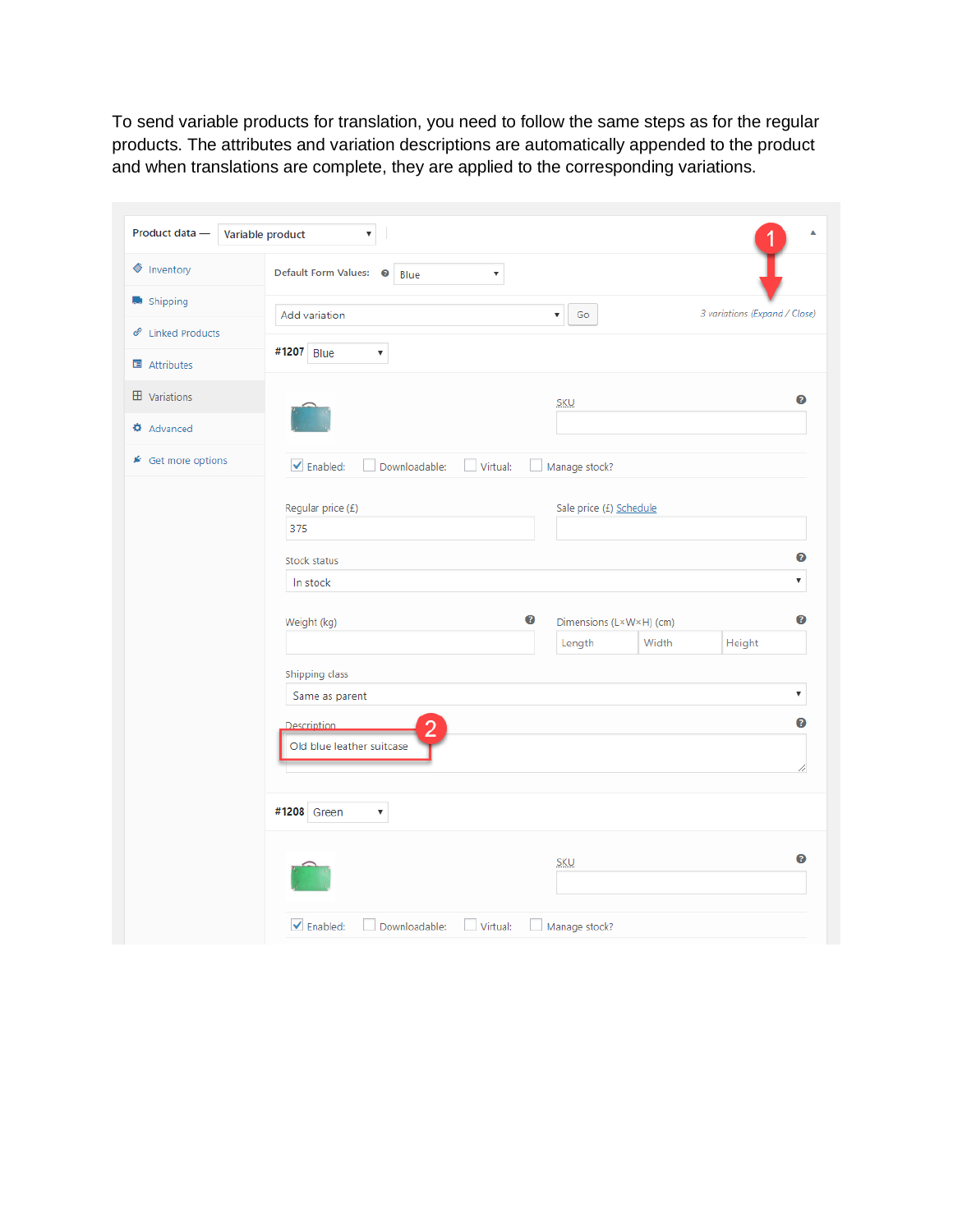# Translating Cart and Checkout pages

The theme and plugins in your site often provide the corresponding translations for the Cart and Checkout pages. If this is the case with the theme and plugins you are using, your Cart and Checkout pages should appear translated. If this is not the case, you should follow a fe[w](https://wpml.org/documentation/related-projects/woocommerce-multilingual/translating-cart-and-checkout-pages/#themes-and-plugins-that-provide-translations/?tsid=14dde982a9f3acf6c185ab11b06cb41c) [additional steps.](https://wpml.org/documentation/related-projects/woocommerce-multilingual/translating-cart-and-checkout-pages/#themes-and-plugins-that-provide-translations/?tsid=14dde982a9f3acf6c185ab11b06cb41c)

If the theme or plugins you are using does not have the translation for the languages you set up, you can send them for translation using the String Translation module.

Go to the **WPML** -> **String Translation** page. In the **Select strings within domain** dropdown, choose the domain for the theme or plugin that contains the strings and select the strings you want to translate. Then, add them to the **Translation Basket** and send them to Commit Global.

| <b>Co</b> Dashboard                                      |                                | String translation        |                                                                                                            |      |                                                   |              |                     |
|----------------------------------------------------------|--------------------------------|---------------------------|------------------------------------------------------------------------------------------------------------|------|---------------------------------------------------|--------------|---------------------|
| Posts                                                    |                                |                           | Select which strings to display: Translation needed $\bullet$ Select strings within domain: storefront (5) |      |                                                   |              |                     |
| <sup>2</sup> Media                                       |                                |                           | Select strings Translation Priority: All Translation Priorities v Search for:                              |      | Include translations Search<br>Exact match        |              |                     |
| Pages                                                    | Languages of domains           |                           |                                                                                                            |      |                                                   |              |                     |
| Comments                                                 | $\blacktriangledown$<br>Domain |                           | Context Name                                                                                               | View | String                                            |              | Status              |
| <b>WooCommerce</b>                                       | 3<br>. storefront<br>✓         |                           |                                                                                                            |      | <b>Small</b>                                      |              | Partial translation |
| Products                                                 |                                |                           |                                                                                                            |      |                                                   | translations |                     |
| Bookings                                                 | $\checkmark$<br>storefront     |                           |                                                                                                            |      | <b>SH</b> Normal                                  | translations | Partial translation |
| Appearance                                               | $\checkmark$<br>storefront     |                           |                                                                                                            |      | <b>SB</b> Medium                                  |              | Partial translation |
| $\mathbb{R}^2$ Plugins                                   |                                |                           |                                                                                                            |      |                                                   | translations |                     |
| <b>L</b> Users                                           | $\checkmark$<br>storefront     |                           |                                                                                                            |      | <b>B</b> Large                                    | translations | Partial translation |
| F Tools                                                  | $\checkmark$<br>storefront     |                           |                                                                                                            |      | <b>His</b> Huge                                   |              | Partial translation |
| Settings                                                 |                                |                           |                                                                                                            |      |                                                   | translations |                     |
| <b>Q</b> WPML                                            | $\checkmark$<br>Domain         |                           | Name<br>Context                                                                                            | View | String                                            |              | Status              |
| Languages                                                | Delete selected strings        |                           | Change the language of selected strings *                                                                  |      | Change translation priority of selected strings v |              |                     |
| Theme and plugins<br>localization                        | Translation options            |                           |                                                                                                            |      |                                                   |              |                     |
| Translation<br>Management                                | ✔ Translate to French          | 4                         |                                                                                                            |      |                                                   |              |                     |
| Translations                                             |                                | ✔ Translate to German     |                                                                                                            |      |                                                   |              |                     |
| WP Menus Sync                                            |                                | ✔ Translate to Spanish    |                                                                                                            |      |                                                   |              |                     |
| <b>String Translation</b><br><b>Taxonomy translation</b> |                                | Add to translation basket |                                                                                                            |      |                                                   |              |                     |

# Translating Product Categories, Tags, and Attributes

Most stores are arranged by product categories. Some also use tags. If you are using variations, you are probably using product attributes as well.

Product Categories, Tags, and Attributes are basically all WordPress taxonomies. This means that when you send Products for translation to Commit Global, they will be translated as part of the Product content.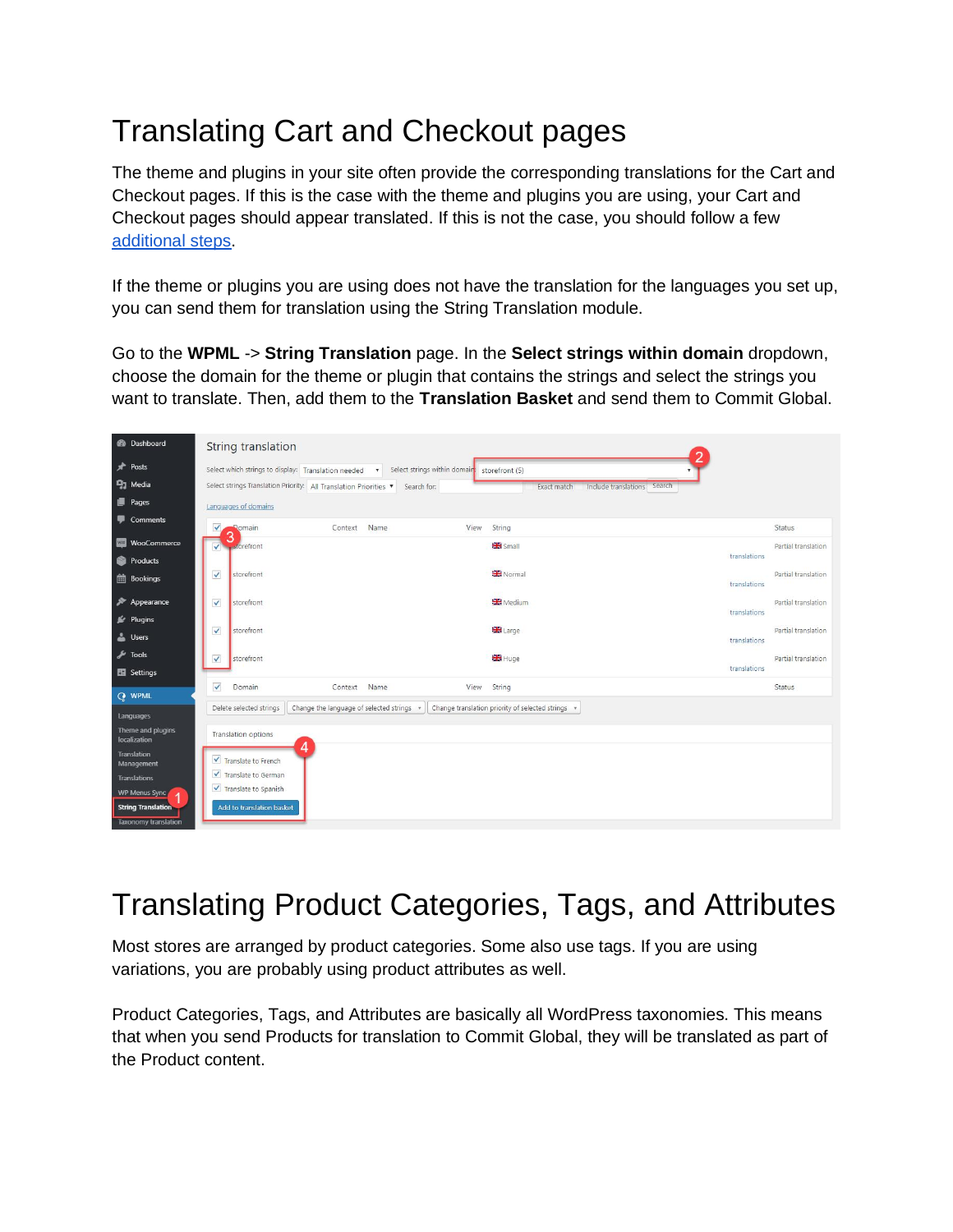# Translating bookable products

The bookable products are a **custom type** of products added by the [WooCommerce Bookings](http://www.woothemes.com/products/woocommerce-bookings/?tsid=14dde982a9f3acf6c185ab11b06cb41c)  extension.

The additional elements you can translate in the bookable products, compared to regular products, are the **Person types** (name and description) and the **Resources** names.

| Product data -                      | Virtual:<br><b>Bookable product</b><br>▼. | Has persons: V | Has resources: V   | ▲                    |  |
|-------------------------------------|-------------------------------------------|----------------|--------------------|----------------------|--|
| $\bigtriangledown$ General          | Min persons<br>1                          |                | $\bullet$          |                      |  |
| Shipping                            | Max persons                               |                | ◙                  |                      |  |
| <b><i>&amp;</i></b> Linked Products | Multiply all costs by person   8          |                |                    |                      |  |
| <b>E</b> Attributes                 | count                                     |                |                    |                      |  |
| <b><math>\Phi</math></b> Advanced   | Count persons as bookings                 |                |                    |                      |  |
| ★ Get more options                  | Enable person types<br>$\checkmark$ 0     |                |                    |                      |  |
| $\Box$ Resources                    |                                           |                |                    | Close all Expand all |  |
| <b>in</b> Availability              | Person types                              |                |                    |                      |  |
| $\Box$ Costs                        | <b>Q</b> How to translate this?           |                |                    |                      |  |
| <b>A</b> Persons                    | #53 - Children (under 12)                 |                |                    | Unlink               |  |
| $\frac{1}{\sqrt{2}}$ Tabs           | Person Type Name:                         | Base Cost:     | <b>Block Cost:</b> |                      |  |
|                                     | Children (under 12)                       | 30             | 35                 |                      |  |
|                                     | Description:                              | Min:           | Max:               |                      |  |
|                                     | Children age of 12 at check in time       | 10             | 2                  |                      |  |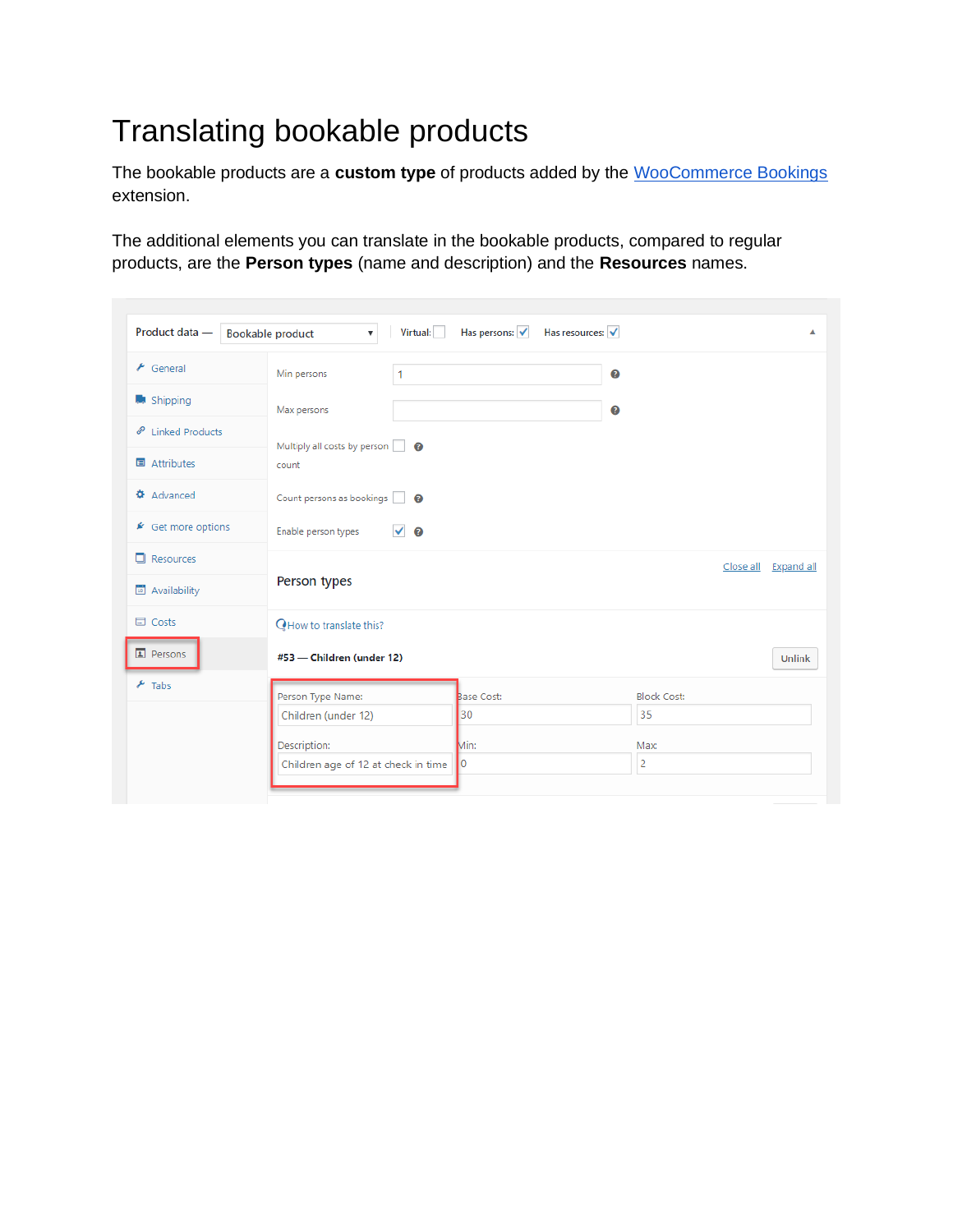| Product data -                    | <b>Bookable product</b>              | Has persons: V<br>Virtual:<br>Has resources: V<br>$\pmb{\mathrm{v}}$<br>▴                                                           |         |                                       |  |  |  |
|-----------------------------------|--------------------------------------|-------------------------------------------------------------------------------------------------------------------------------------|---------|---------------------------------------|--|--|--|
| $\bigtriangledown$ General        | Label                                | Type                                                                                                                                | ℯ       |                                       |  |  |  |
| Shipping                          | Resources are                        | Customer selected                                                                                                                   | ℯ<br>۷. |                                       |  |  |  |
| $\mathscr{O}$ Linked Products     |                                      |                                                                                                                                     |         |                                       |  |  |  |
| <b>国</b> Attributes               | <b>Resources</b>                     | Close all Expand all                                                                                                                |         |                                       |  |  |  |
| <b><math>\Phi</math></b> Advanced |                                      |                                                                                                                                     |         |                                       |  |  |  |
| ▲ Get more options                | global across all bookable products. | Resources are used if you have multiple bookable items, e.g. room types, instructors or ticket types. Availability for resources is |         |                                       |  |  |  |
| $\Box$ Resources                  |                                      | <b>Q</b> How to translate this?                                                                                                     |         |                                       |  |  |  |
| Availability                      |                                      |                                                                                                                                     |         |                                       |  |  |  |
| $\Box$ Costs                      | $#55$ - Extra bed                    |                                                                                                                                     |         | Edit resource $\rightarrow$<br>Remove |  |  |  |
| $\boxed{4}$ Persons               | <b>Base Cost:</b>                    |                                                                                                                                     |         | <b>Block Cost:</b>                    |  |  |  |
| $\frac{1}{2}$ Tabs                | 10                                   |                                                                                                                                     | 12      |                                       |  |  |  |
|                                   |                                      |                                                                                                                                     |         |                                       |  |  |  |

Translate your bookable products by sending them for translation as a regular post. When the translation is complete, the translated person types and resources are automatically attached to the translated bookable product.

## Translating product tabs

[WooCommerce Tab Manager](http://www.woothemes.com/products/woocommerce-tab-manager/) is another popular WooCommerce extension that includes translatable elements.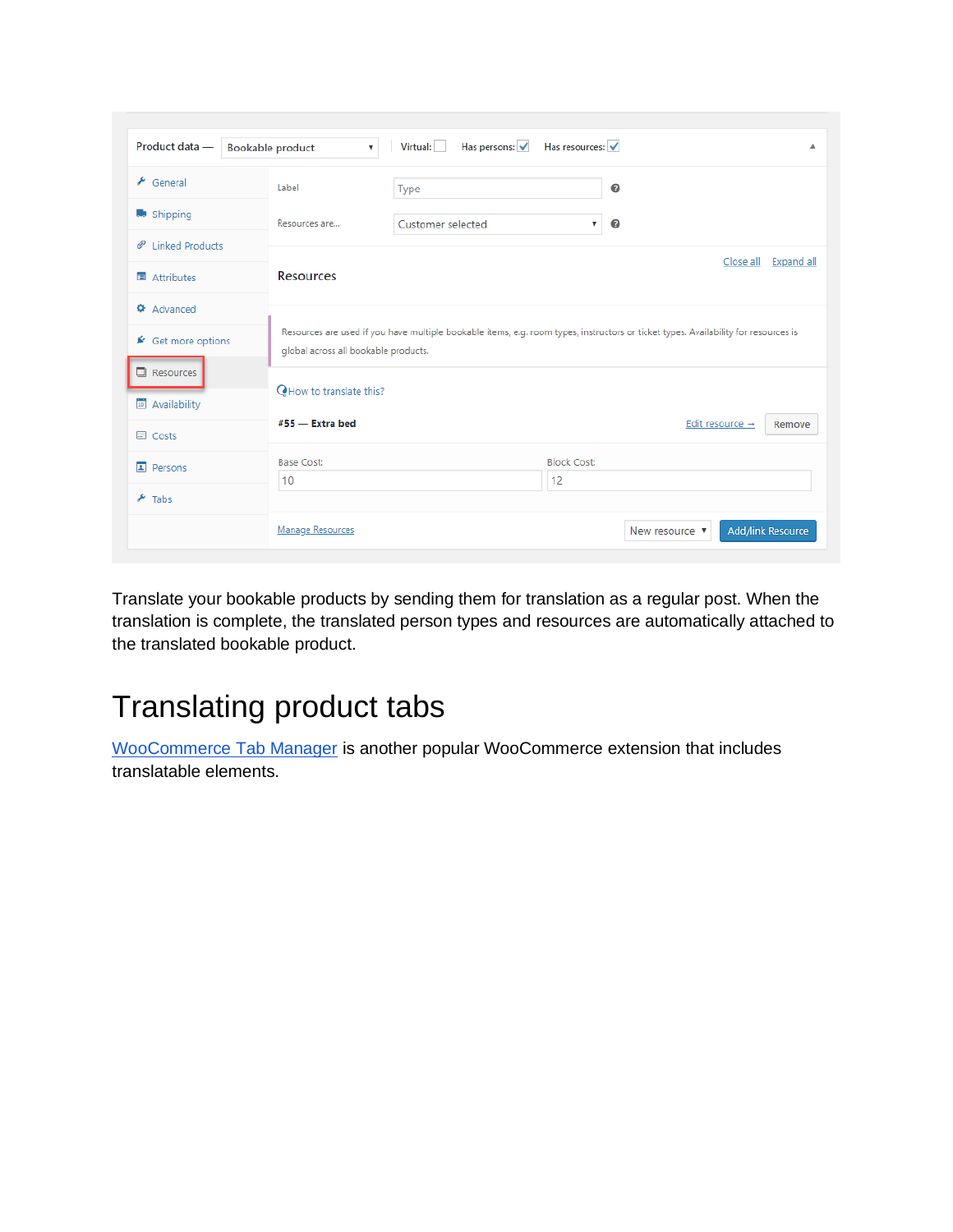| Product data -                                      | Has resources: V<br><b>Bookable product</b><br>Virtual:<br>Has persons: V<br>v<br>▲                                                                                                                                                                                               |
|-----------------------------------------------------|-----------------------------------------------------------------------------------------------------------------------------------------------------------------------------------------------------------------------------------------------------------------------------------|
| $\bigstar$ General                                  | Override default tab layout: v Close all / Expand all                                                                                                                                                                                                                             |
| Shipping                                            | <b>Q</b> How to translate this?                                                                                                                                                                                                                                                   |
| <b>Linked Products</b><br>ℰ                         | <b>Description</b><br>Remove                                                                                                                                                                                                                                                      |
| 国 Attributes                                        |                                                                                                                                                                                                                                                                                   |
| <b>☆</b> Advanced<br>★ Get more options             | Displays the product content set in the main content editor.<br>The tab title, this appears in the tab<br><b>Title</b><br>Description<br>The tab heading, this appears just before the tab content<br><b>Heading</b><br><b>Product Description</b>                                |
| $\Box$ Resources                                    |                                                                                                                                                                                                                                                                                   |
| <b>in</b> Availability                              | <b>Additional Information</b><br>Remove                                                                                                                                                                                                                                           |
| $\Box$ Costs<br>$\boxed{1}$ Persons<br>$\star$ Tabs | Displays the product attributes and properties configured in the Product Data panel.<br>The tab title, this appears in the tab<br><b>Title</b><br>Additional Information<br>The tab heading, this appears just before the tab content<br><b>Heading</b><br>Additional Information |
|                                                     | <b>Reviews</b><br>Remove                                                                                                                                                                                                                                                          |
|                                                     | Displays the product review form and any reviews. Use %d in the Title to substitute the number of reviews for the product.<br>The tab title, this appears in the tab<br><b>Title</b><br>Reviews (%d)                                                                              |
|                                                     | Add<br>Custom Tab<br>۷                                                                                                                                                                                                                                                            |

To translate the default tabs or global tabs, simply send the product for translation. Fields related to a product tab are automatically added to the translation package. When the translation is complete, the translated tab information is also automatically added to the translated products.

### Translating product bundles

The product bundles are yet another type of custom products in WooCommerce. You use the [WooCommerce Product Bundles](http://www.woothemes.com/products/product-bundles/) extension to create them.

Product bundles are essentially a group of products visitors can purchase together. You can customize these bundles adding a title and a description.

When you send a bundled product for translation, it also includes the bundle meta-information (such as the title and the description).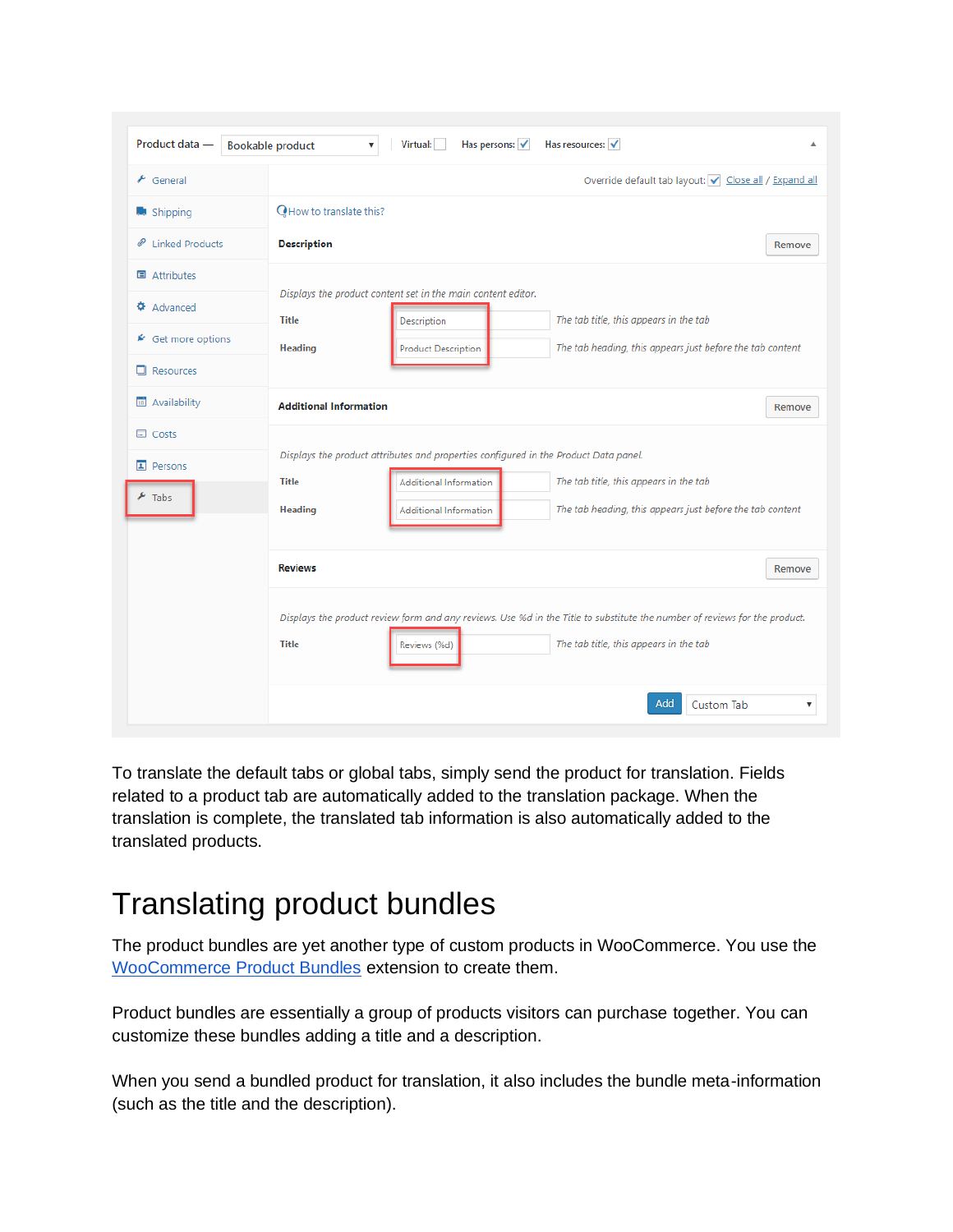When the translation for the product bundle is ready, translated product bundles are created with the translated titles and descriptions (in the corresponding languages). Also, in the translated product bundles, the included products are automatically replaced with the corresponding product translations.

| <b>2</b> Dashboard              | Product data -<br><b>Product bundle</b> | $\pmb{\mathrm{v}}$                        | Downloadable:<br>Virtual:<br>А                            |
|---------------------------------|-----------------------------------------|-------------------------------------------|-----------------------------------------------------------|
| ∗<br>Posts                      |                                         |                                           |                                                           |
| <b>g</b> Media                  | General                                 | Layout                                    | ℯ<br>Standard<br>$\pmb{\mathrm{v}}$                       |
| Pages                           | nventory                                | Form Location                             | Ø<br>Default<br>$\pmb{\mathrm{v}}$                        |
| Comments                        | Shipping                                | Item Grouping                             | Ø<br>Grouped<br>$\pmb{\mathrm{v}}$                        |
| WooCommerce<br>MDD <sub>1</sub> | <i>●</i> Linked Products                |                                           |                                                           |
| Products                        | Bundled Products                        | Edit in Cart                              | Ø                                                         |
| All Products                    | Attributes                              |                                           | <b>BUNDLED PRODUCTS</b><br>LA Expand all A Close all      |
| <b>Add New</b><br>Categories    | <b>☆</b> Advanced                       | Vienna - 2 days<br>#61                    | $\overline{=}$ Remove                                     |
| Tags                            | ★ Get more options                      |                                           |                                                           |
| <b>Attributes</b>               | $\frac{1}{\sqrt{2}}$ Tabs               | <b>Basic Settings   Advanced Settings</b> |                                                           |
| Bookings                        |                                         | Visibility                                | $\blacktriangledown$ Product details $\blacktriangledown$ |
| Appearance<br>ℱ                 |                                         |                                           | √ Cart/checkout <sup>●</sup>                              |
| Plugins                         |                                         |                                           | $\vee$ Order details $\odot$                              |
| ∸<br><b>Users</b>               |                                         | Override Title                            | $\vee$ 0                                                  |
| Tools<br>y                      |                                         |                                           | Visit and enjoy Vieena                                    |
| <b>ET</b> Settings              |                                         |                                           |                                                           |
| <b>Q</b> WPML                   |                                         | Override Short Description                | $\checkmark$<br>$\bf{P}$                                  |
| Collapse menu                   |                                         |                                           | Spend two days in beautiful Vienna                        |
|                                 |                                         |                                           |                                                           |
|                                 |                                         | Hide Thumbnail                            | $\boldsymbol{c}$                                          |
|                                 |                                         | <b>Travel insurance</b><br>#59            | $\triangle$ $\equiv$ Remove                               |
|                                 |                                         | <b>Basic Settings   Advanced Settings</b> |                                                           |
|                                 |                                         | Visibility                                | $\blacktriangledown$ Product details $\blacktriangledown$ |
|                                 |                                         |                                           | √ Cart/checkout <sup>●</sup>                              |
|                                 |                                         |                                           | $\vee$ Order details $\odot$                              |
|                                 |                                         | Override Title                            | $\checkmark$<br>$\bf{c}$                                  |
|                                 |                                         |                                           | Travel insurance for Austria                              |
|                                 |                                         |                                           |                                                           |
|                                 |                                         | Override Short Description                | $\vee$ 0                                                  |
|                                 |                                         |                                           | Covers everything that you need.                          |
|                                 |                                         |                                           |                                                           |
|                                 |                                         |                                           |                                                           |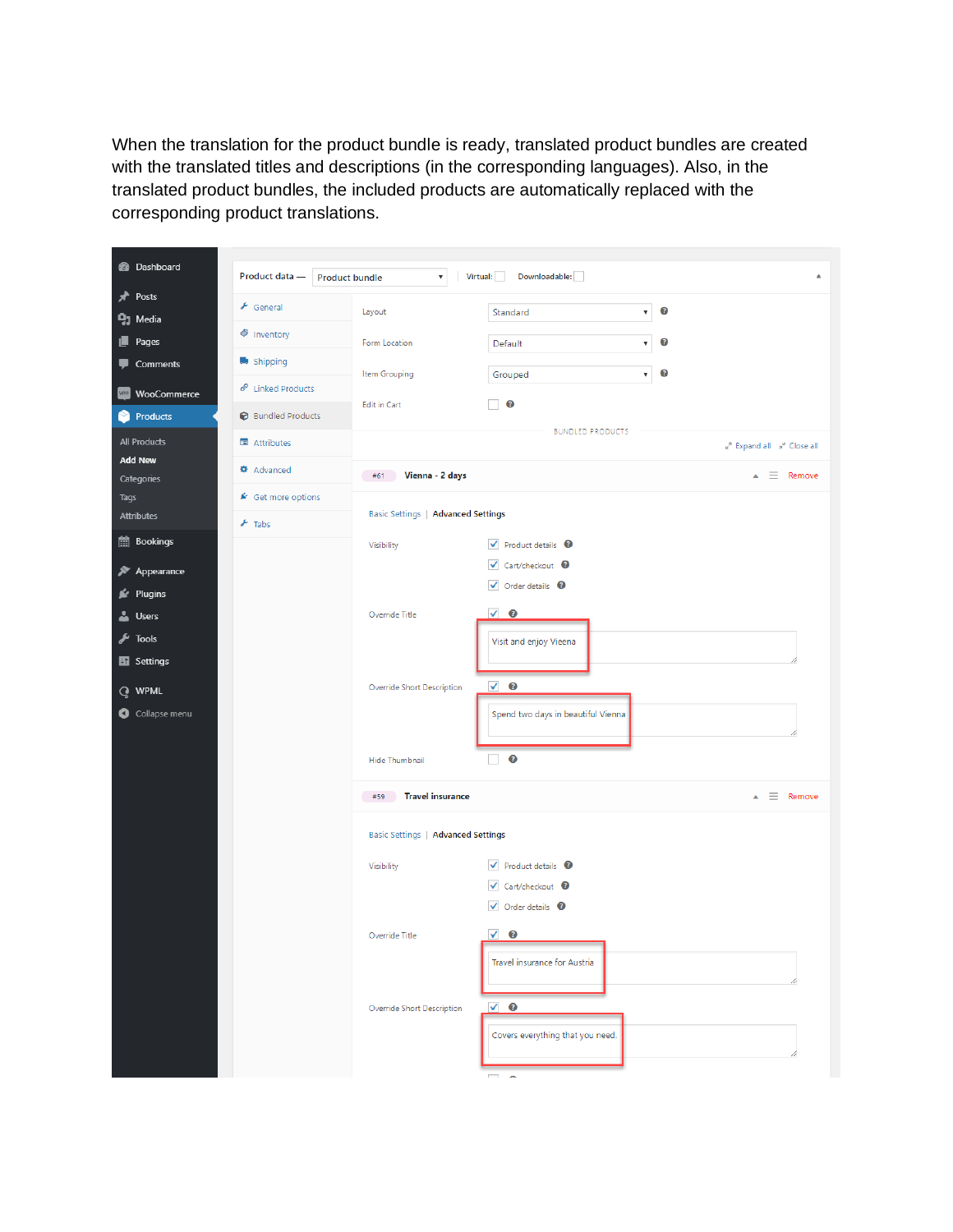To send product bundles for translation, simply add the products to the translation basket like any other products or posts.

If the products included in the bundle already have translation these translations are used to create the translated product bundle. In addition to the translated title and description for each product included in the bundle, the translated product bundle includes the corresponding translated products.

### Translating composite products

The composite products are similar to the product bundles described in the previous section. You can create composite products using the [WooCommerce Composite Products](http://www.woothemes.com/products/composite-products/) extension.

A composite product includes a series of components, each having a name and a description. Each component can be a collection of either products or product categories.

| Product data -                      | Virtual:<br>Downloadable:<br>Composite product<br>$\boldsymbol{\mathrm{v}}$<br>▲ |
|-------------------------------------|----------------------------------------------------------------------------------|
| $\bigtriangledown$ General          | Layout                                                                           |
| ♦ Inventory                         |                                                                                  |
| shipping                            | $\bullet$<br>$\bullet$<br>$\boldsymbol{\Omega}$<br>Ø                             |
| <b><i>&amp;</i></b> Linked Products | Ø<br>Form Location<br>Default<br>$\pmb{\mathrm{v}}$                              |
| & Components                        | Ø<br><b>Catalog Price</b><br>Use defaults<br>۷.                                  |
| $\infty$ Scenarios                  | $\bullet$<br><b>Edit in Cart</b>                                                 |
| <b>国</b> Attributes                 | COMPONENTS                                                                       |
| <b><math>\Phi</math></b> Advanced   | LA Expand all A <sup>K</sup> Close all                                           |
| ▲ Get more options                  | <b>External SSD</b><br>Remove<br>$=$<br>$\blacktriangle$                         |
| $\sqrt{\frac{1}{2}}$ Tabs           | <b>Basic Settings   Advanced Settings</b>                                        |
|                                     |                                                                                  |
|                                     | Component Name<br><b>External SSD</b><br>n                                       |
|                                     | <b>Component Description</b><br>USB 3.0 enclosure with 256 GB SSD.               |
|                                     |                                                                                  |
|                                     |                                                                                  |
|                                     | Select image <sup>0</sup><br>Component Image                                     |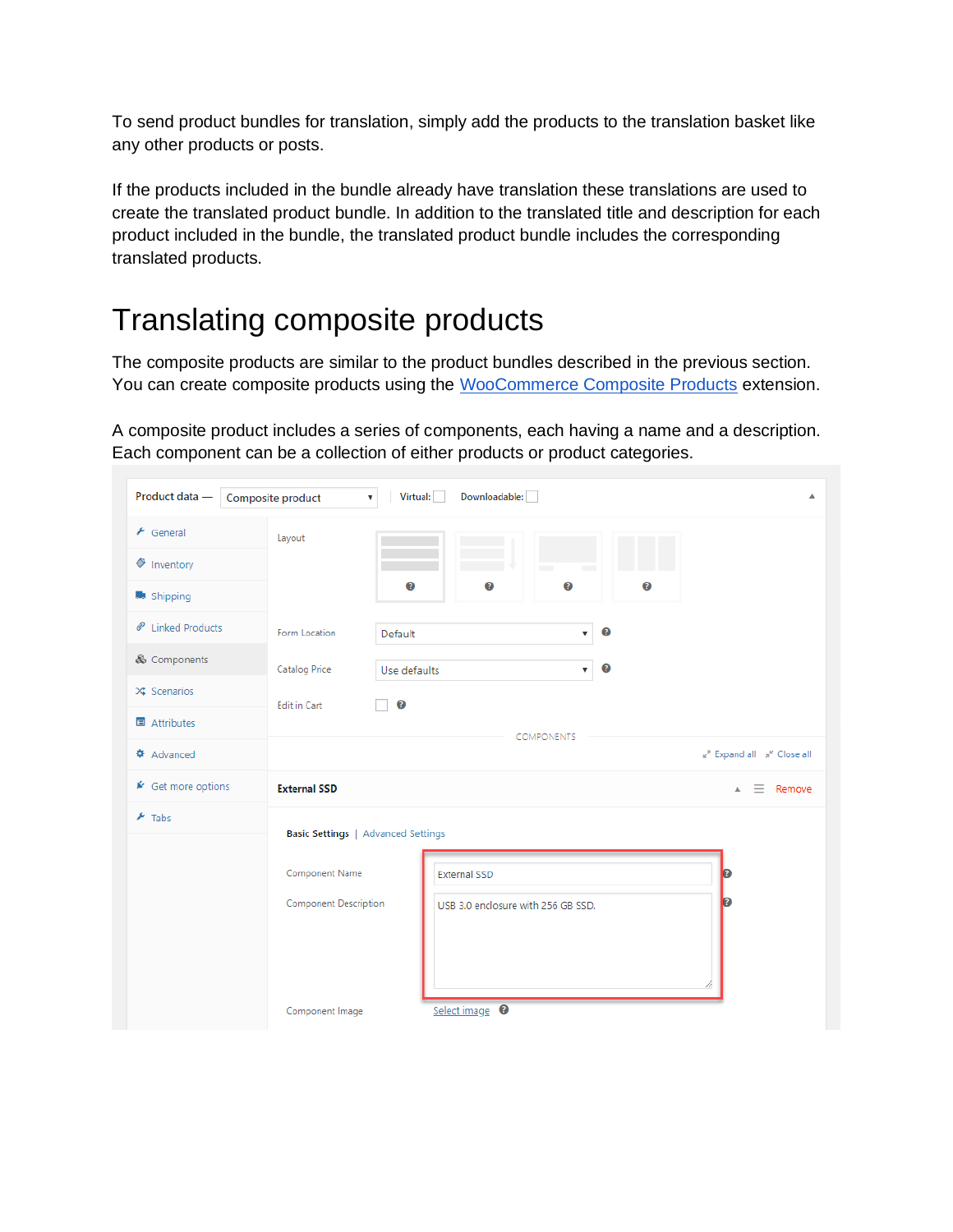To translate composite products, you need to send them for translation from the **Translation Management Dashboard**. Again, this is the same as for other product types or posts in general.

We will receive and handle the translation of the name and description of each component. When the received translation of a composite product is saved, the collections of either products or categories, belonging to each component, are automatically synced with existing translations of the corresponding products and categories.

# Translating image texts

WooCommerce Multilingual automatically synchronizes all images between product translations. This includes a featured image, image gallery, and all variation images. After you upload or select different images for the product in the default language, save it. If you already sent the product for translation to **Commit Global**, all the translations of that product will get the same images when translations are complete.

# Translating URLs

WooCommerce Multilingual allows you to translate different parts of product-related URLs. You can simply use WPML's String Translation module and add the strings containing the parts of the URL to the translation basket. Then, send them for translation to Commit Global.

The [different URL parts](https://wpml.org/documentation/related-projects/woocommerce-multilingual/#translating-urls/?tsid=14dde982a9f3acf6c185ab11b06cb41c) you can translate include the shop, cart, checkout, and account pages, product permalink base, product category base, product tag base, product attribute base, product attribute slugs.

#### Translating WooCommerce Endpoints

The "endpoints" are an extra part of the URL detected and used by WooCoommerce to show the corresponding content on a page.

Let's consider an example of the Checkout page:

- **yoursite.com/checkout** 

You might append the "order-received" endpoint to the Checkout page URL:

#### - **yoursite.com/checkout/order-received**

In this case, WooCommerce can display a thank-you page instead of the regular checkout page.